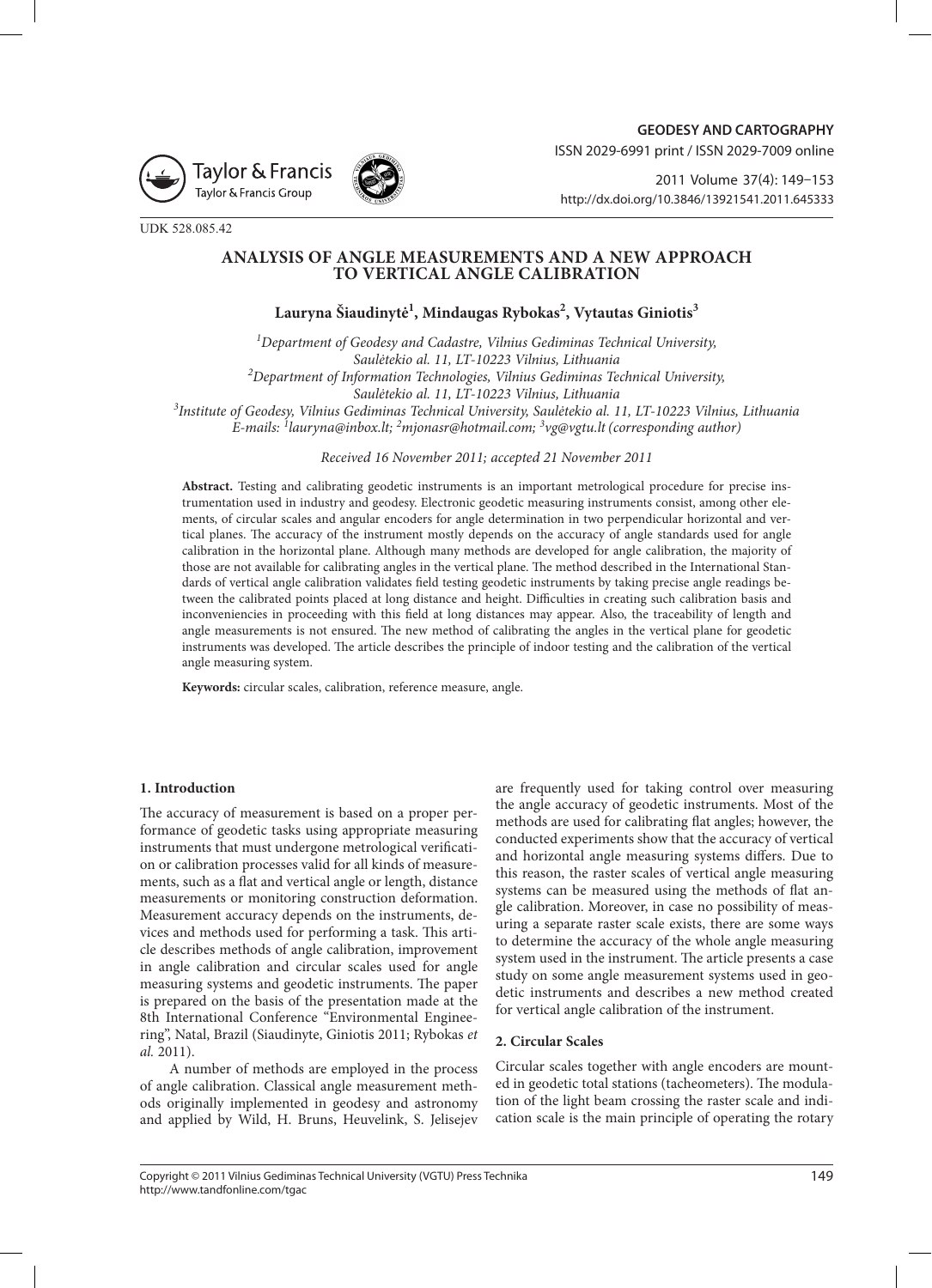encoder. A circular scale is an efficient and reliable mean of getting and passing information about the angular position of an object or axis of the measuring instrument. Scales are made of various materials depending on operational conditions, accuracy and price.

A rotary encoder is an electromechanical device used for encoding the angular movement of the shaft or axis of the turntable to a certain analogue or digital signal. There are two widely used types of angle encoders: absolute and incremental. The main difference between an absolute and incremental encoder is that the absolute encoder always has a fixed zero position; however, this position varies in the incremental encoder showing the difference between the previous and present position of the encoder.

A digital encoder generates a unique digital binary code for each turn of an axle. The rotary encoder has a circular raster scale mounted on the shaft and divided into many parts that define angular degrees, minutes, seconds and the decimal parts of seconds of arc (depending on the discretion of the required data). The coded scale consists of the parts of the circle covered by the layer of a black or white colour and has a preset binary value (1 or 0, Fig. 1). During operation, the angle encoder is turned to the needed angle position and stops at a certain combination of the black and white parts of the scale. Each part has a unique binary code that is recognized as angle reading transmitted to further data processing devices. An optical disk of an absolute angle encoder is intended to assign digital codes to a certain position of a shaft (i.e. if a circular scale consists of 8 tracks with engraved marks, this scale is able to generate 256 different positions or angular movements with the accuracy of 1.406 degrees equal to 360/256). Most common numerical encoding for this type of encoders is based on the position of the black and white parts and binary or Gray coding systems. Upon rotation of the circular scale and shaft on the axle, photodetectors read the pattern and generate a digital code. During the revolution of a digital code generating the angle encoder, all elements change their position. All track readings of the code encoder have outputs separately from each other.

The way the glass circle is divided into black and white blocks is not completely standardised and depends on a manufacturer. Using the red light from LED (Light Emitting Diode) and a mirror, the marks are projected onto the CCD (*Charge – Coupled Device*) linear array.



**Fig. 1.** Types of circular scales used in a) incremental encoders; b) absolute encoder

Most of geodetic instruments have two angle measuring systems, including horizontal and vertical where the difference between them consists of the main standard of angle measurement – the raster or coded scale is placed in the horizontal or vertical position (Cooper 1987; Giniotis 2005). The instrument operates by pointing its optical system to the object to be measured and taking the readings from angle measuring systems about the angular position of the object in two perpendicular planes. Neither in the vertical nor horizontal measuring system is the electronic parts moved relatively to the alidade, so that all electronics are fixed to it. Vertical and horizontal array boards have the same circuitry but different mounting and packaging. The calibration of angle standards used for readings in the horizontal plane is widely applied when the same problem of vertical readings in the instrument is more complicated and needs special methods and means usually developed by manufacturers for their intra-company needs (Cooper 1987; Surveying… 1991).

#### **3. Methods of Angle Calibration**

The errors of the angular position of the strokes of circular scales are often determined by comparing the angle between the strokes with the angle "created" by other angle measuring devices or standards.

The method of constant angle repetition in a circular scale was improved by many famous scientists such as H. Bruns, G. Schreiber, A. Perard, H. Wild, Heuvelink, S. Jelisejev and others (Giniotis *et al.* 2004). The errors of circular scales are determined by the methods approved in written standards such as the method of approximation, the method of an opposite matrix, the method of Heuvelink and the method of Wild. The methods of calibrating angular scales used for machine engineering and instrumentation are a comparison of the angular values of scale strokes with the values of the reference scale or other reference measure of the angle (Fig. 2).

A comparison of the angular position of the strokes of the scale with reference to the angle created by the strokes of the same scale is also called calibration with setting a constant angle in full circumference. The disadvantage of these methods is that the accuracy of error determination differs depending on the position of the strokes on the circular scale.

According to the classical method of placing the constant angle in the circular scale, the error of the position of circular scale strokes can be defined (Key 2005; Rybokas et al. 2011; Siaudinyte, Giniotis 2011):

$$
x = \frac{1}{3} \sum (x^{I} + x^{II} + x^{III}),
$$
 (1)

where  $x^I = -\overline{x}_m$ ,  $x^I_{+60^\circ} = \overline{x}_{+60^\circ} - \overline{x}_m$ ,  $x^I_{+120^\circ} = \overline{x}_{+120^\circ} - \overline{x}_m$ are the readings of the stroke position in the scale at different angles.

A standard deviation of determining the error of the stroke position can be defined as

$$
m_x = \sqrt{\frac{\sum \Delta x^2}{6n}} \,,\tag{2}
$$

where 
$$
\Delta x^I = x - x^I
$$
,  $\Delta x^{II} = x - x^{II}$ ,  $\Delta x^{III} = x - x^{III}$ .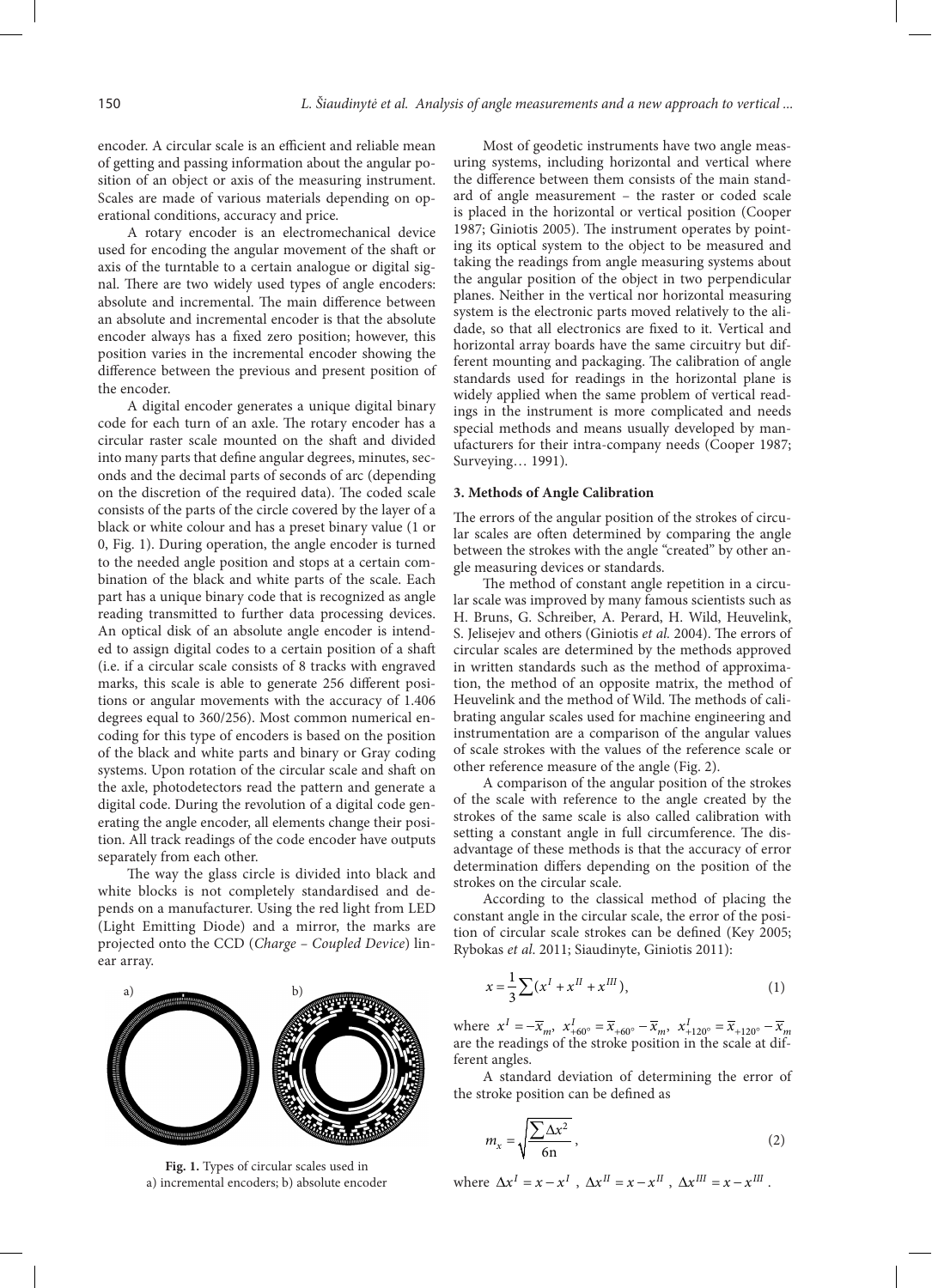Random and systematic errors of the angular position of the circular scale can be determined using the method of Heuvelink. The measurement process and data processing of the angle standards used in geodesy are widely performed employing the method of Wild.

Some of the methods and means for circular scale measurement are shown in Fig. 2. The main parts of the measurement systems are: 1 – a circular scale to be measured, 2 – an instrument for reading a stroke position, 3 – a multi-angular prism, 4 – autocollimator, 5 – pulse sequences coming from the scale and reference measure, 6 – Moore Index Table, 7 – measurement using a moiré pattern. The etalon of the angle used in the diagram is (a) a constant angle placed in the circle,  $(b) - a$ multi-angle prism – polygon, (c) – pulses from the reference scale or rotary encoder and standard time intervals in conjunction with the constant rotation of the scale for measurement ( $\delta \varphi_i$  is angle deviation between reference and measuring pulses),  $(d)$  – the values of the standard angle fixed by the Index Table,  $(e)$  – a constant angle set by two microscopes placed at etalon  $\pi$  rad and the angle between them (half circle method) and (f) – using the geometry of moiré fringe pattern created by the reference raster scale and the scale to be measured (Giniotis *et al.* 2004).

## **4. Angle References Used for the New Proposed Methods**

Some existing differences in applying recently proposed angle measuring methods are shown in Fig. 2 (e) and (f) using the etalon of the angle equal to  $\pi$  rad and applying moiré fringe features for angle measurements.

An angle of 180° can be set up with high precision using the circular raster scale to be measured, two opposite microscopes and the axis for scale rotation, Fig. 2 (e), (Siaudinyte, Giniotis 2011; Giniotis 2005). By adjusting the microscopes in the tangential direction, a position can be reached when readings from both microscopes are equal in an absolute value after the rotation of the scale at 0° and 180°. The position of starting the process of measurement can be freely chosen.

The "half circle" method (p rad method) for circular scale calibration is based on the application of 180° angle created by the scale to be measured and the instruments for reading strokes during the same calibration process (Giniotis, Rybokas 2010). Such standard of measure can be set with the accuracy not less than  $(0.1-0.3)^2$  of standard deviation in case of using a high-accuracy rotation axis and high-accuracy photoelectric microscopes. The task is to create an angle standard of the measure – a circular scale having a great number of calibrated discrete angular values against which the output signals of the rotary encoder, geodetic or other optical instruments could be compared. The suggested method of angle calibration allows measuring and calculating practically all systematic errors of the angular position of the strokes on the scale.

The moiré fringe pattern is used applying the high accuracy raster scale previously calibrated as reference measure and joining it with the raster scale to be measured. The bias of regular moiré fringes from periodic structure shows errors persistent in this area of the scale (Giniotis, Grattan 2002).

#### **5. New Method for Vertical Angle Calibration**

The methods of measuring circular scales described above can be used for calibrating the scales used in all positions of the measuring instrument, including the vertical measuring plane. Difference consists of calibrating the instrument when the instrument itself is positioned in the vertical direction from which horizontal and vertical angles must be measured. Then, the calibration of the measuring system must also be performed in the vertical plane (Key 2005; Giniotis *et al.* 2009).



**Fig. 2.** Methods for circular scale measurement: a) constant angle placement and using 4 microscopes in the circle; b) calibration using a prism, autocollimator and 2 microscopes; c) rotating and comparing transmitted signals from the measured scale and reference measure; d) calibration while comparing strokes with precise Moore Indexing Table standard; e) calibration using three microscopes and half circle etalon; f) the method of a moire fringe pattern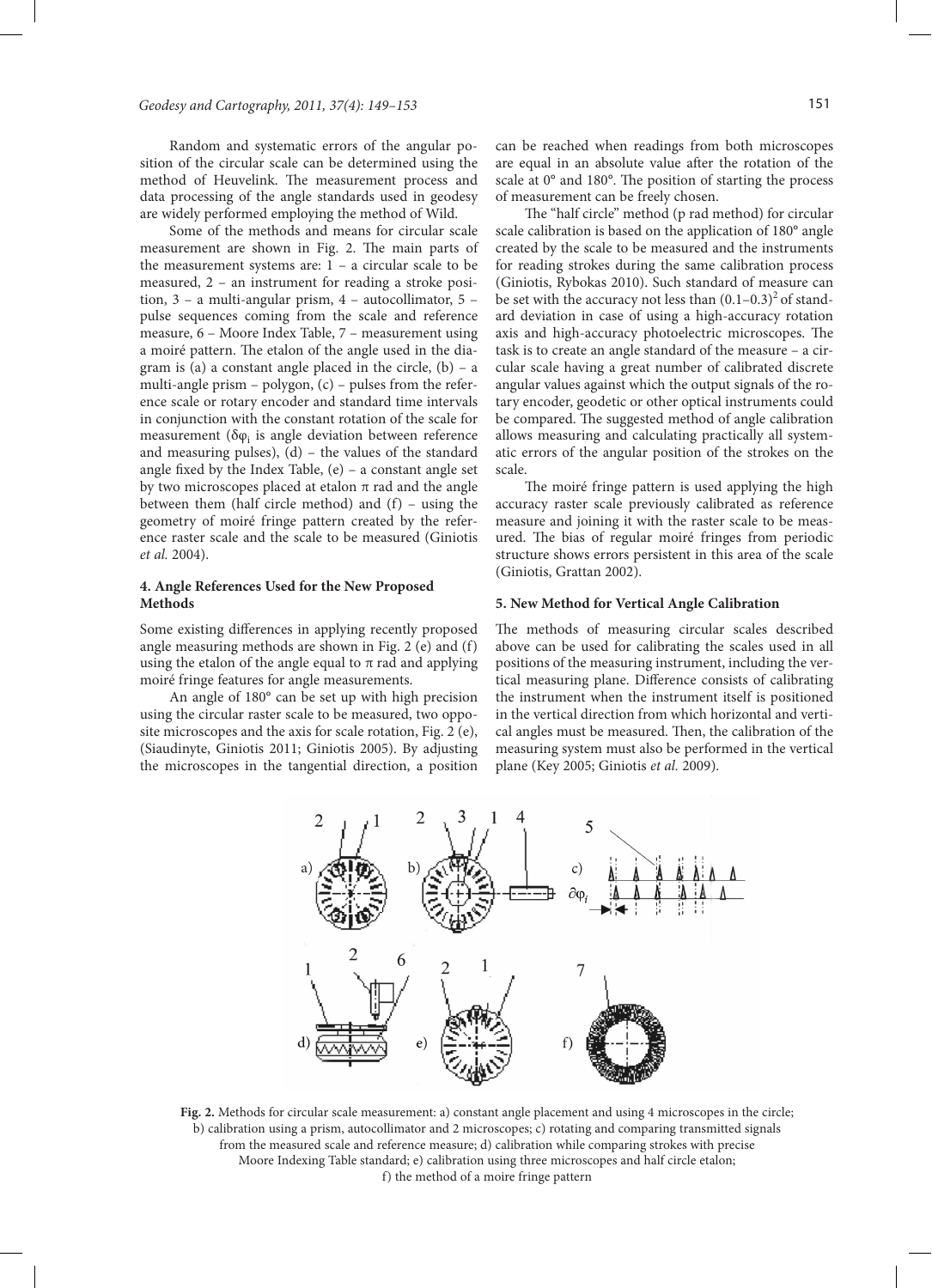The proposed arrangement for vertical angle calibration is based on determining the trigonometric angle using the reference scale of length for vertical readings employing the tacheometer and another reference measure of length for the distance from the tacheometer axis to vertical scale determination.

After placing the instrument under control at the initial position, an auxiliary instrument position is achieved by moving the instrument along the slide ways of the test bench for testing geodetic instruments (Giniotis *et al.* 2009; Ingensand 2008). At distance *l* from the axis of the instrument, the linear scale is fixed in the vertical position to the horizontal axis of the instrument. The distance from both positions of the instrument is fixed by using the reference measure of length, for example, end length gauge (length standard) applied for determining the distance from the axis of the instrument to the surface of the scale, which is a quite complicated task to be done initially. At both positions of the instrument, reading *h'* from the scale is taken at the angle φ of the axis of the telescope of the instrument and horizontal line. Readings from the scale are taken and the angle of interest is expressed

$$
\varphi_t = \arctg \frac{h}{l_m} \,. \tag{3}
$$

A case study would be a simplified scheme for measurement consisting of a distance measuring instrument (DMI) fixed to the geodetic instrument for angle calibration in the vertical plane (Fig. 3).



**Fig. 3.** A simplified diagram of angle measurement in the vertical plane

In our case, distance A is measured using a distance measuring instrument or any of the standards for length measuring. When putting the instrument in different vertical positions parallel to the linear scale, readings  $h_1$ ,  $h_2$  and  $h_i$  are taken. The value of the angle in the vertical plane is determined using the same expression (3) inserting the known value of distance A from the instrument to the surface of the linear scale.

#### **6. Conclusions**

Most of circular scales used in geodetic measuring instruments are calibrated in the horizontal plane using classical and newly developed methods of measurement.

The new method for vertical angle calibration has advantages over the methods used in geodesy due to higher accuracy of vertical angle determination and possibilities of performing it in the laboratory environment. Simplified setup of vertical angle calibration is proposed permitting the performance of calibration in the laboratory environment.

#### **Acknowledgment**

The research is funded by the European Social Fund under the Global Grant measure.

## **References**

- Cooper, M. A. R. 1987. *Modern Theodolites and Levels*. Second ed. BSP Professional Books.
- Giniotis, V. 2005. *Padėties ir poslinkių matavimas*. Vilnius: Technika. 216 p. (in Lithuanian).
- Giniotis, V.; Grattan, K. T. V. 2002. Optical method for the calibration of raster scales, *Journal of the International Measurement Confederation (IMEKO)* 32(1): 23–29. [doi:10.1016/S0263-2241\(01\)00057-4](http://dx.doi.org/10.1016/S0263-2241(01)00057-4)
- Giniotis, V.; Rybokas, M. 2010. Creation of the PI angle standard for the flat angle measurements, *Journal of Physics: Conference Series*. 13th IMEKO TC1-TC7 Joint Symposium London, UK, 1–3 September 2010 IOP Publishing Ltd, UK, 238: 1742–6596.
- Giniotis, V.; Rybokas, M.; Petroškevičius, P. 2004. Kampų kalibravimo tikslumo tyrimas, *Geodezija ir kartografija* [Geodesy and Cartography] 30(3): 65–70. [doi:10.1080/13921541.2004.9636644](http://dx.doi.org/10.1080/13921541.2004.9636644)
- Giniotis, V.; Bručas, D.; Šiaudinytė, L. 2009. Arrangement for vertical angle calibration of geodetic instruments, *Mechanika* 5(79): 59–62.
- Ingensand, H. 2008. *Einführung in die geodätische Messtechnik*. Zurich: ETH.
- Key, H. 2005. Angular measurements. GIM International. The Netherlands, *GITC* 9(10): 13.
- Rybokas, M.; Šiaudinytė, L.; Giniotis, V. 2011. New approach to precision angle calibration means and methods, in *Metrologia 2011. Metrology as Factor of Quality, Innovation and Competitiveness, National Institute of Metrology, Standardization and Industrial Quality (Inmetro) Brazilian Society of Metrology (SBM) International Measurement Confederation (IMEKO)TC 4 IMEKO Committee - Measurement of Electrical Quantities*, 27–30 September 2011, Natal, Brasil.
- Siaudinyte, L.; Giniotis, V. 2011. New approach to vertical angle calibration, in *Environmental Engineering, Proceedings of the 8th International Conference*. May 19–20, 2011, Vilnius, Lithuania. Vilnius: Technika, 1466–1469.
- *Surveying Instruments and their Operational Principles*. 1991. Ed.-in-Chief: Lajos Fialovszky, Elsevier.

**Lauryna ŠIAUDINYTĖ.** Doctoral student at the Department of Geodesy and Cadastre, Vilnius Gediminas Technical University, Saulėtekio al. 11, LT-10223 Vilnius, Lithuania. Ph +37052744703, Fax +37052744705, e-mail: lauryna*@inbox.lt.* The author of 5 scientific papers; participated in some local and international conferences. Research interests: analysis of angle measuring systems.